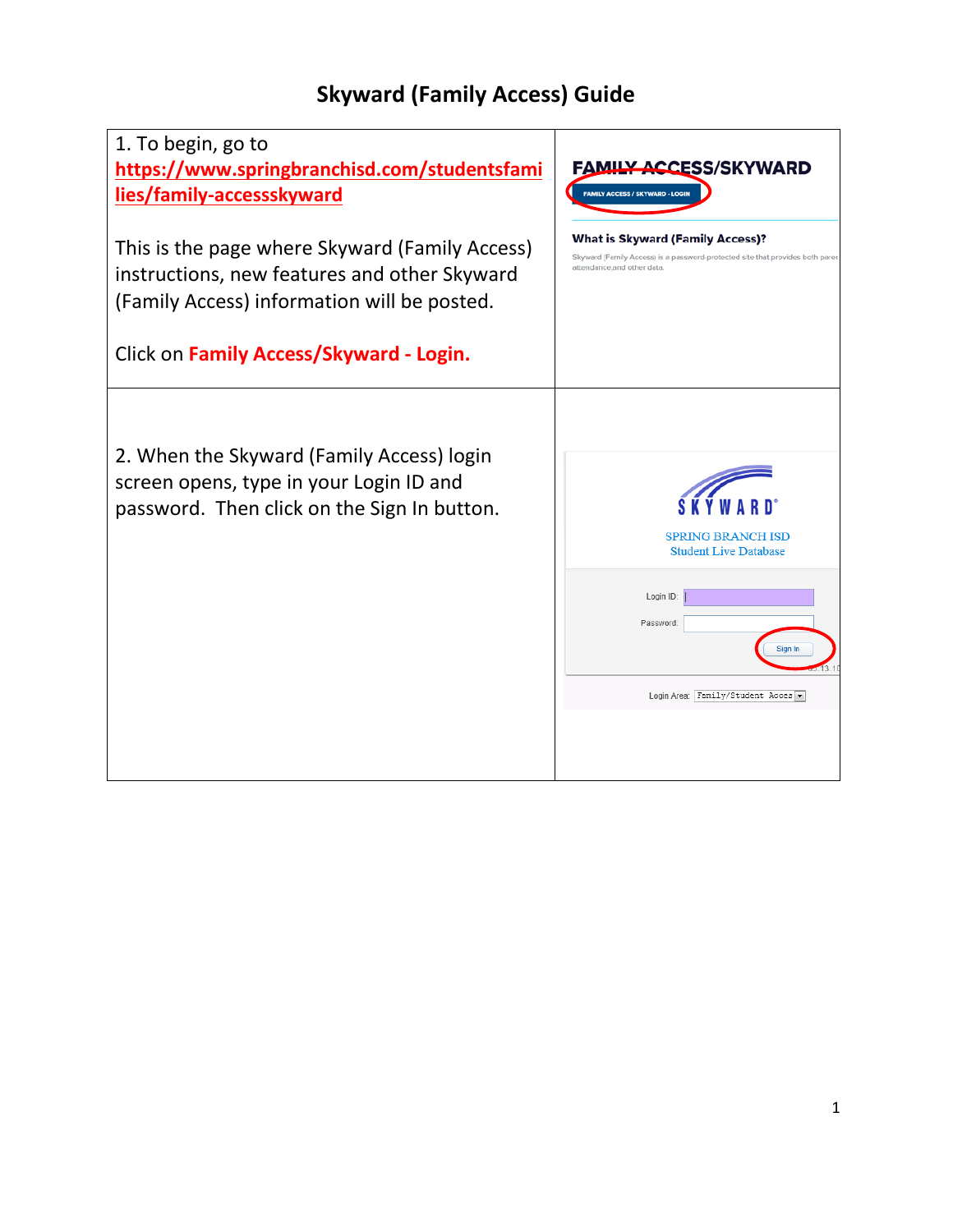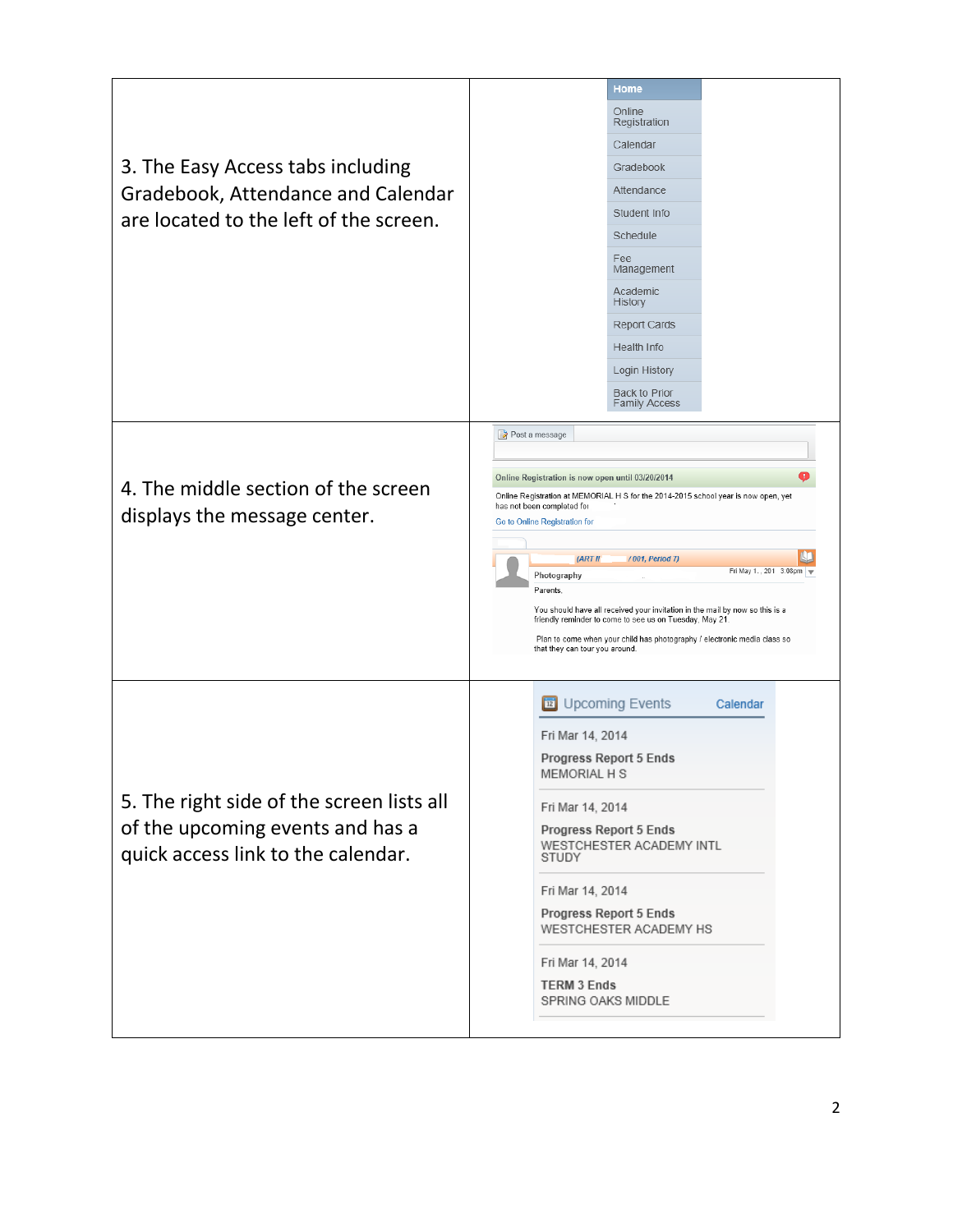|                                                                                                                                                                                    | <b>Account Settings</b>                                                                                                                                                                                                                                                                                                                                                                              |  |  |  |  |
|------------------------------------------------------------------------------------------------------------------------------------------------------------------------------------|------------------------------------------------------------------------------------------------------------------------------------------------------------------------------------------------------------------------------------------------------------------------------------------------------------------------------------------------------------------------------------------------------|--|--|--|--|
| 6. My Account also allows you to                                                                                                                                                   | Email:<br>@ymail.com                                                                                                                                                                                                                                                                                                                                                                                 |  |  |  |  |
| update your email and phone numbers                                                                                                                                                | Phone: (832)<br>Ext:                                                                                                                                                                                                                                                                                                                                                                                 |  |  |  |  |
| in this area.                                                                                                                                                                      | Ext:<br>▼                                                                                                                                                                                                                                                                                                                                                                                            |  |  |  |  |
|                                                                                                                                                                                    | Work<br>(713)<br>251<br>Ext:<br>▼                                                                                                                                                                                                                                                                                                                                                                    |  |  |  |  |
|                                                                                                                                                                                    | ■ Show Google™ Translator in Family Access                                                                                                                                                                                                                                                                                                                                                           |  |  |  |  |
|                                                                                                                                                                                    | <b>Account Settings</b>                                                                                                                                                                                                                                                                                                                                                                              |  |  |  |  |
| 7. To view screens in languages other                                                                                                                                              | Email:<br>@ymail.com                                                                                                                                                                                                                                                                                                                                                                                 |  |  |  |  |
| than English, click the box in front of                                                                                                                                            | Phone:<br>(832)<br>Ext:                                                                                                                                                                                                                                                                                                                                                                              |  |  |  |  |
| 'Show Google Translator in Family                                                                                                                                                  | Ext:<br>▼                                                                                                                                                                                                                                                                                                                                                                                            |  |  |  |  |
| Access'.                                                                                                                                                                           | Work<br>(713)<br>251<br>Ext:                                                                                                                                                                                                                                                                                                                                                                         |  |  |  |  |
|                                                                                                                                                                                    | Syow Google™ Translator in Family Access                                                                                                                                                                                                                                                                                                                                                             |  |  |  |  |
| 8. In My Account, you may select the<br>Email Notifications you wish to receive<br>for your student(s). If you have<br>multiple students, the campuses<br>attended will be listed. | <b>Email Notifications</b><br>Receive Daily Attendance Notifications for my student(s) by Email<br>Receive Grading Emails for my student(s) ?<br>Assignment/Class Percent Overrides (If blank, the School default low and/or high perce<br>75 High:<br>Low:<br>for<br>Receive Progress Report Emails for my student(s)<br>© Daily <sup>®</sup> Weekly (every Saturday) © Monthly (1st of each month) |  |  |  |  |
| 9. You can also change your login and<br>password in My Account.<br>Be sure to click SAVE to save your<br>changes.                                                                 | Save<br>Change<br>Login<br>Change<br>Password<br><b>Undo</b>                                                                                                                                                                                                                                                                                                                                         |  |  |  |  |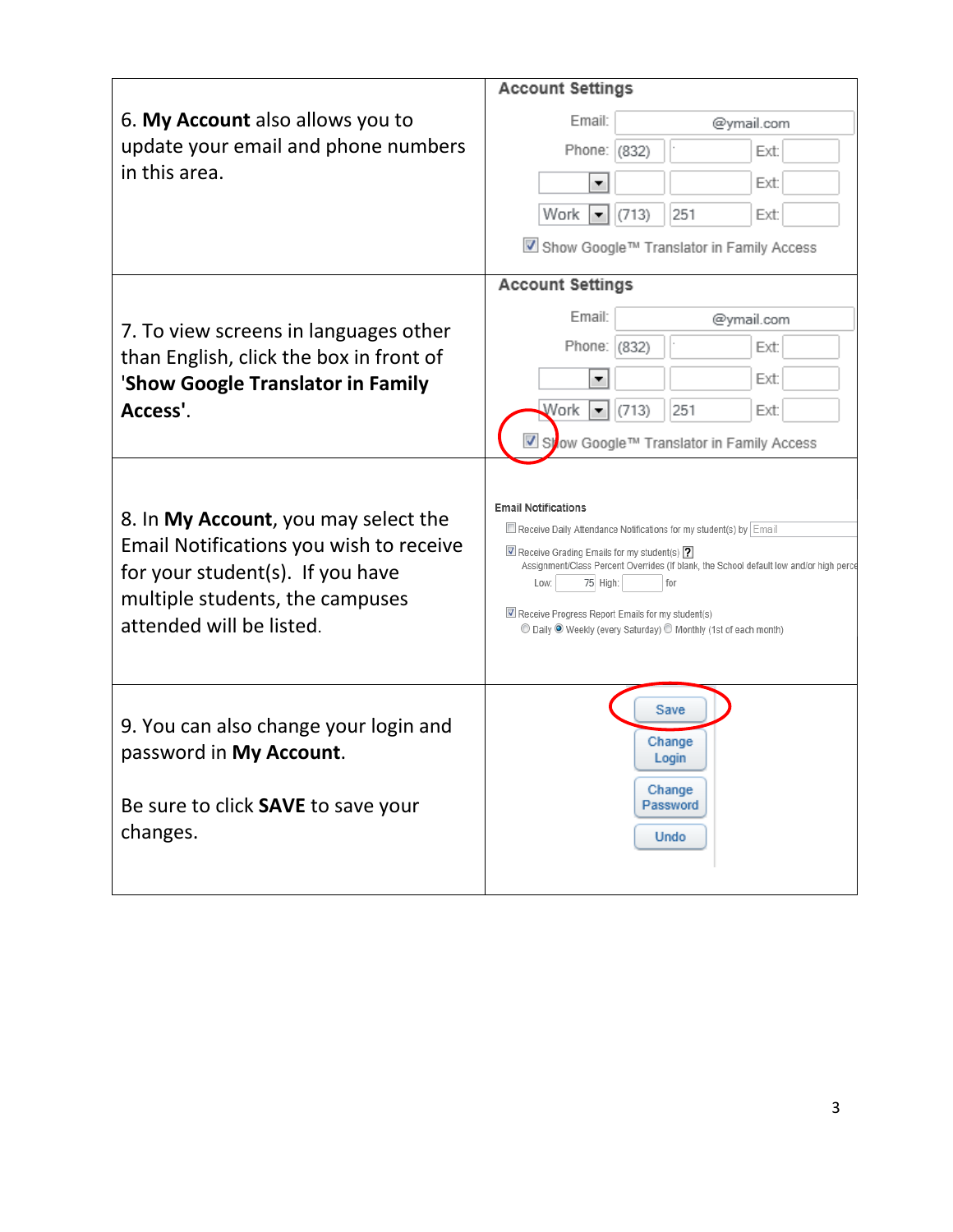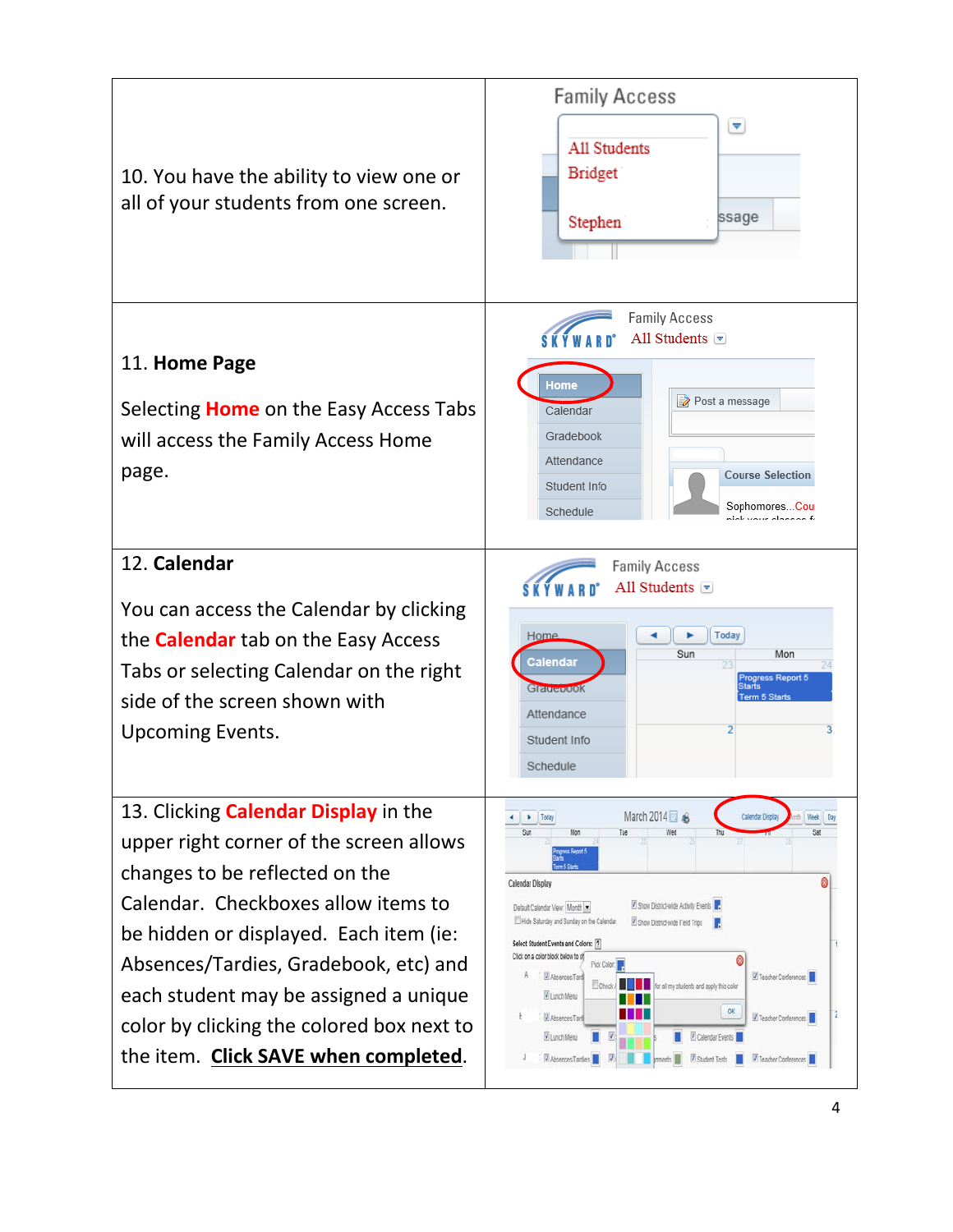| 14. The calendar may be displayed by<br>Month, Week or Day by clicking the<br>button containing the display name. | <b>Calendar Display</b><br>Month<br>Week<br>Day                                                                                                                                                                                                                                                                                                                                                                                                                                                                                                                                                                                                                                                                                                                                                                                                                  |
|-------------------------------------------------------------------------------------------------------------------|------------------------------------------------------------------------------------------------------------------------------------------------------------------------------------------------------------------------------------------------------------------------------------------------------------------------------------------------------------------------------------------------------------------------------------------------------------------------------------------------------------------------------------------------------------------------------------------------------------------------------------------------------------------------------------------------------------------------------------------------------------------------------------------------------------------------------------------------------------------|
| 15. Click on calendar items to see<br>detailed information.                                                       | March 2014<br>$\blacktriangleleft$<br><b>Today</b><br>Calenda<br>×<br>Sun<br>Tue<br>Wed<br>Thu<br>Ø1<br>Due: Week of Feb 24<br>m 5 St<br>When: Fri, Feb 28th, 2014<br>Regarding:<br>Class:<br>STUDY HALL, Period 4<br>Teacher:<br>Grade:<br><b>Show Assignment Details</b><br>School: MEMORIAL H S<br>Œ<br><b>Assignment Details</b><br><b>Export to Personal Calendar</b><br>STUDY HALL (Period 4)<br>Week of Feb 24 (Category: Daily Participation)<br>Assign Date: Mon Feb 24, 2014  Date Due: Fri Feb 28, 2014<br>Max Score: 100<br>Weight: 1.00<br>Score Info: (MEMORIAL H S)<br>20<br>Points Earned: * out of 100<br>No Scl<br>Studen<br>f(001)<br>Staff (001)<br>Grade:<br>No Sc<br>f (102)<br>aff (102)<br>Missing<br>No Count:<br><b>HOLID</b><br><b>IOLIDAY (001)</b><br>101)<br><b>IOLIDAY</b><br>STUDI<br>(102)<br><b>STUDENT HOLIDAY</b><br>Absent: |
| 16. Gradebook<br>The Gradebook can be displayed by<br>clicking on the <b>Gradebook</b> Easy Access<br>tab.        | Gradebook<br>Home<br>There are no Missing Assignments for your stude<br>Calendar<br>Gradebook<br><b>Class Grades</b><br>Attendance<br>(MEMORIAL H S)<br><b>Display Options</b><br>Class<br>Student Info<br>Period 1 (7:50 AM - 8:41 AM)<br><b>BIOLOGY I PRE-AP</b><br>Schedule                                                                                                                                                                                                                                                                                                                                                                                                                                                                                                                                                                                   |
| 17. You can Show Current Term Only<br>by clicking on Display Options and<br>making that selection.                | <b>Class Grades</b><br>(MEMORIAL H S) Display Options<br><b>Show Current Term Only</b><br>CZ1<br>1ST<br>Class<br>Period 1 (7:50 AM - 8:41 AM)<br>100<br>S<br>96<br><b>FRENCHI</b>                                                                                                                                                                                                                                                                                                                                                                                                                                                                                                                                                                                                                                                                                |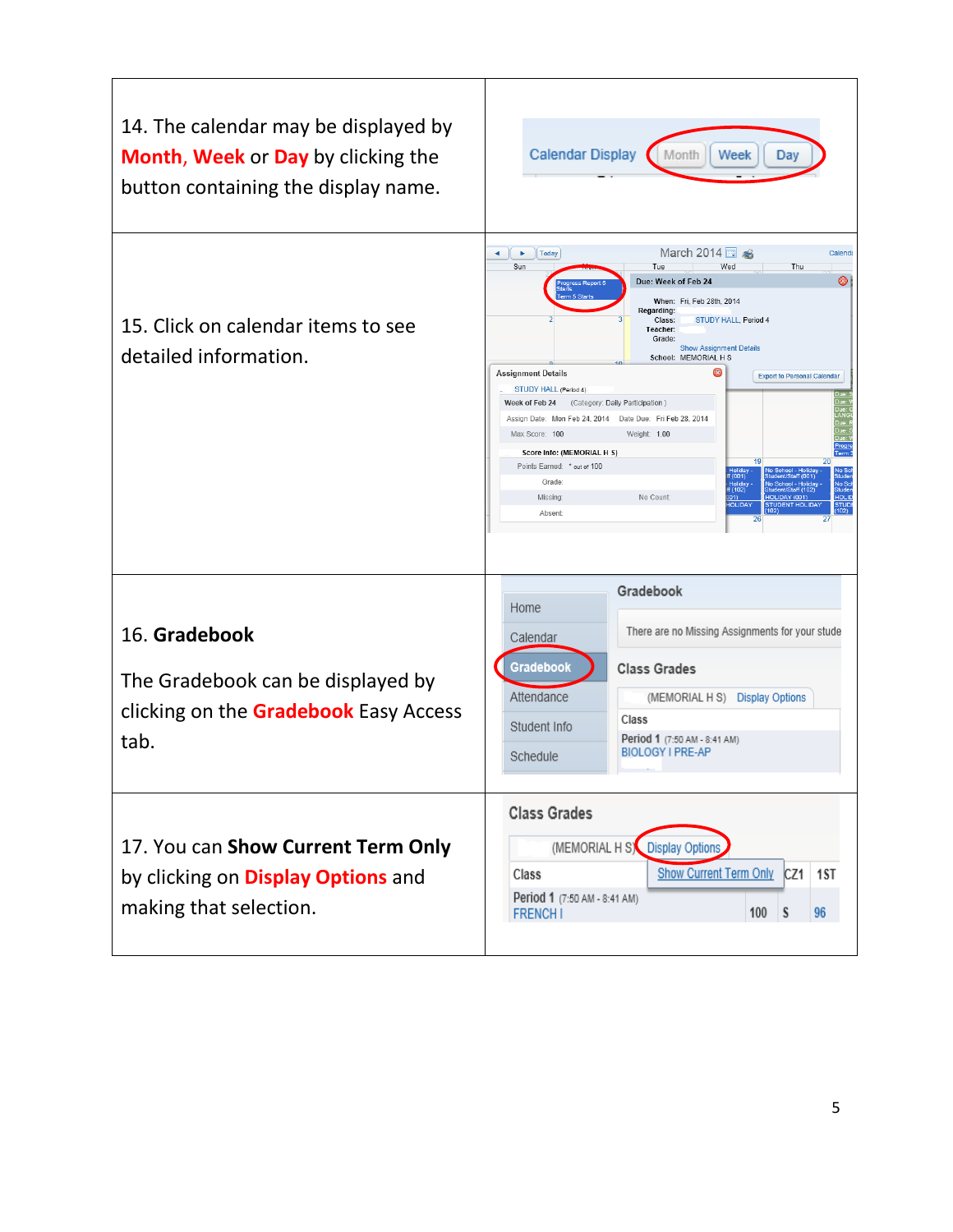